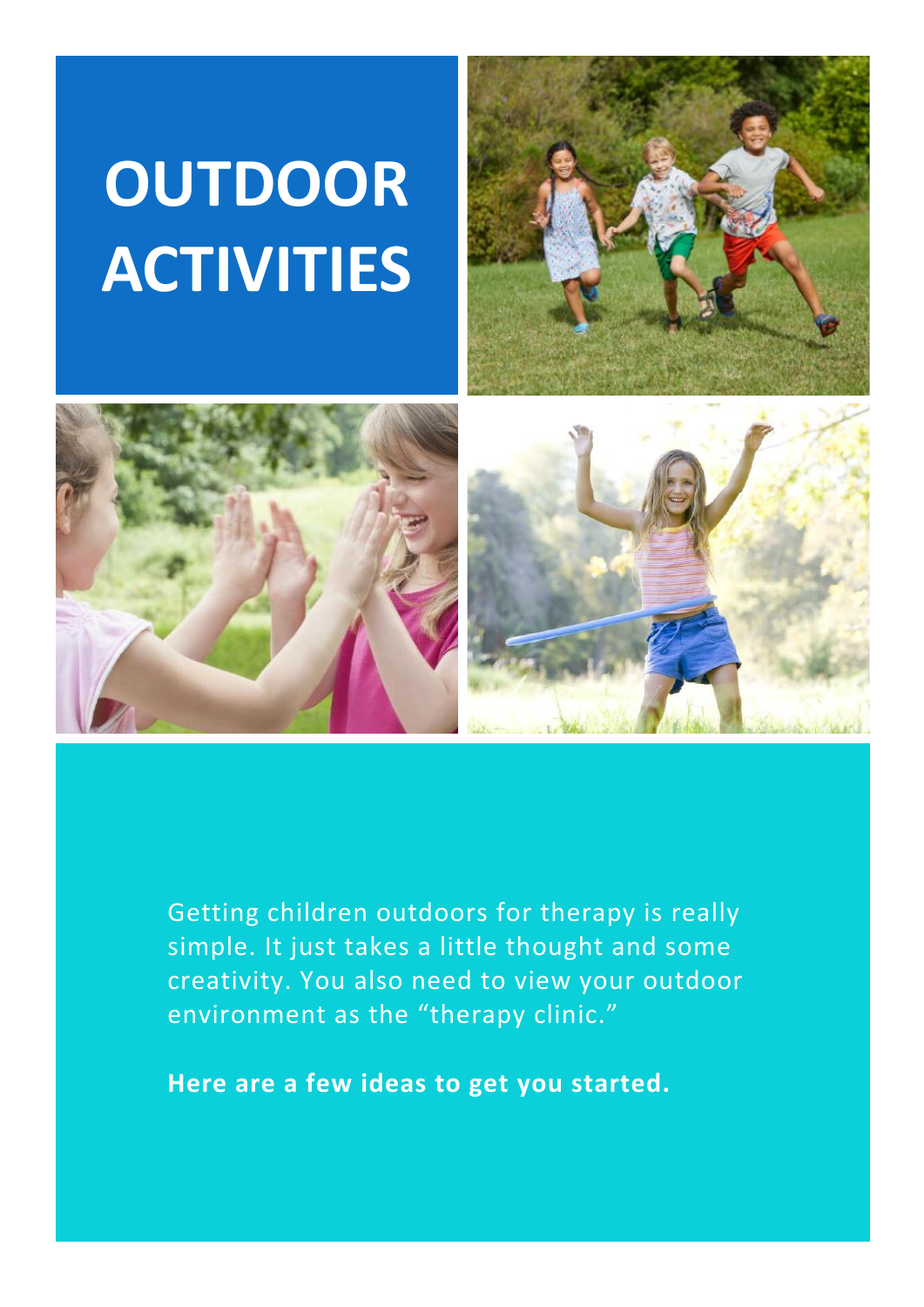### **GET IN THE GARDEN**

Get outside and plant something! Gardening is great for promoting fine motor skills (digging, manipulating seeds and plants, grasping garden tools) and sensory processing skills (get those hands dirty, smell the fresh herbs, cook something with your veggies and give it a taste!).



#### **What You'll Need**

A variety of fruit/vegetable/flower seeds/dried beans/dried corn kernels (you'll need a range of different sizes and colours)

#### **What to do**

These activities for kids will allow kids to sort seeds in a variety of ways, working on visual skills as well as fine motor coordination.

- 1. Simple Seed collection: First, look through and explore your seeds with your child. Talk about what a seed is, how it grows, and his favourite foods that come from seeds. Have your child write his name on his seed collection page.Then, have him glue 5 or 6 of each type of seed into each box. Have him label each box with the name of the seed that he glued inside.
- 2. Sort by colour. Now, have your child try sorting his seeds by colour. Most are black or white…what other colours can you find?
- 3. Sort by size: Last, your child will sort his seeds by size, classifying them as small, medium, or large.

#### **How to change it up**

Kids have an easier time grasping small objects when they're presented to them rather than having to pick them up from a smooth table where they can slip around. Try placing several seeds in your hand and allowing your child to pick one up at a time.

For younger kids or kids who have more difficulty with grasping and fine motor coordination skills, use larger seeds like pumpkin, sunflower, etc.

SKILL AREAS ADDRESSED: Fine motor skills grasp, coordination, visual perception and cognitive skills.

**Try a garden Scavenger hunt. This will get kids moving, touching, listening, noticing, and interacting with the outdoors in a totally different way.**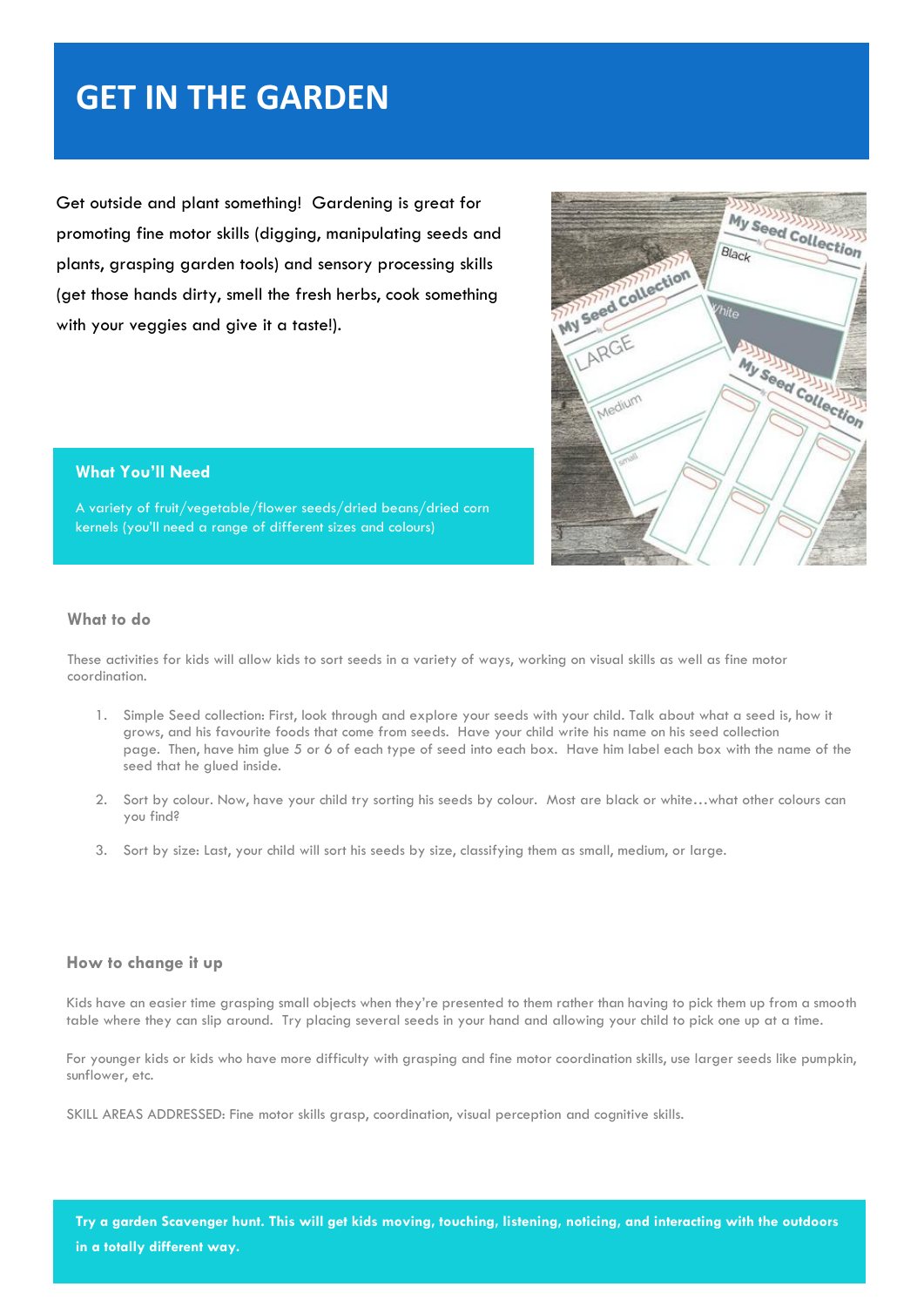## **IF YOU'RE LOOKING FOR FUN GAMES FOR YOUR KIDS, NOTHING BEATS GOOD OLD-FASHIONED HAND CLAPPING GAMES!**

### THE LINSPERED VREEHOUSE COM-Classic HAND CLAPPING GAMES for Kids

SAY, SAY, OH PLAYMATE

Say, jour of play with me<br>Science out your dolled three<br>Science out your dolled three<br>Slide clave my apple their<br>Slide clave my cambov<br>Into my celled door

Side down my rombor<br>hold we'll be joby friends<br>And we'll be joby friends<br>covernors, and two liness fouri<br>buth hands straight across with<br>partner when counting)

PAT A CAKE

I AT A LAIN.<br>Fat a cake, hat a cake, baker's man<br>Bake me a colke as fast as you can;<br>Pat it and prick it and mark it with<br>And put it in the over for Baby and<br>me;

APPLES ON A STICK Apples on a trick<br>Makes my beart bout<br>Makes my beart bout a di G.<br>Johnson work with the because worker clean<br>Johnson with the magazine boy before the magazine

 $\begin{array}{l} \text{conv. DSSM} \text{ of the 100~M\,s} \\ \text{out. DSSM} \text{ of the 100~M\,s} \\ \text{of the 100~M\,s} \\ \text{in the 100~M\,s} \\ \text{in the 100~M\,s} \\ \text{in the 100~M\,s} \\ \text{in the 100~M\,s} \\ \text{in the 100~M\,s} \\ \text{in the 100~M\,s} \\ \text{in the 100~M\,s} \\ \text{in the 100~M\,s} \\ \text{in the 100~M\,s} \\ \text{$ 

#### MISS MARY MACK

the Mary Mack, Mack, Mack<br>drassed in Black, Black, Blac<br>siter buttons, buttons, but<br>C down for back, back, back<br>deal for mather, muther, m to using the mother, multion, multion<br>a Tor Hilly centric, comics, comic is alignized as a support of the dispersion<br>as the alignization, electrons, tensor, there is the play over the free<br>one, tensor is the play in the pl

### A SAILOR WENT TO SEA

A sailor went to sea, sea, sea,<br>see what he could see, see, see<br>t all that he could see, see, see<br>os the bottom of the deep blue<br>sea, sea, sea,

 $\begin{bmatrix} -1 & -1 \\ 0 & 0 \end{bmatrix} = \begin{bmatrix} -1 & -1 \\ 0 & 0 \end{bmatrix}$  and of the send trial regulator<br>of the send trial regulators of the send trial send regulators<br>on select 1 and send and send and<br>y norme is  $E^{-1}E^{-1}$ .

#### DOUBLE, DOUBLE

Double double this this,<br>Daoble double that that<br>Daoble this, double that<br>Double double this that

Lemonade, crunchy ice<br>lead if once, beat if twice.<br>Lemonade, crunchy ice<br>lead if once, beat if twice.<br>Turn around, touch the ground<br>FREEZE

## MISS SUSTE<br>Main Suze had a steambor<br>The steamboot had a bell<br>can want to heaven The ste

LEMONADE

when the refrequency of the set of the set of the set of the set of the set of the set of the set of the set of the set of the set of the set of the set of the set of the set of the set of the set of the set of the set of

#### LONG LEGGED SAILOR

From Europe and the property of the state and the state and the local control of the state of the state of the state of the state of the state of the state of the state of the state of the state of the state of the state o

Who would have thought that hand clapping games could address so many different developmental skills at once?

SKILL AREAS ADDRESSED: Bilateral coordination, cognitive skills, midline crossing, motor control, posture, social skills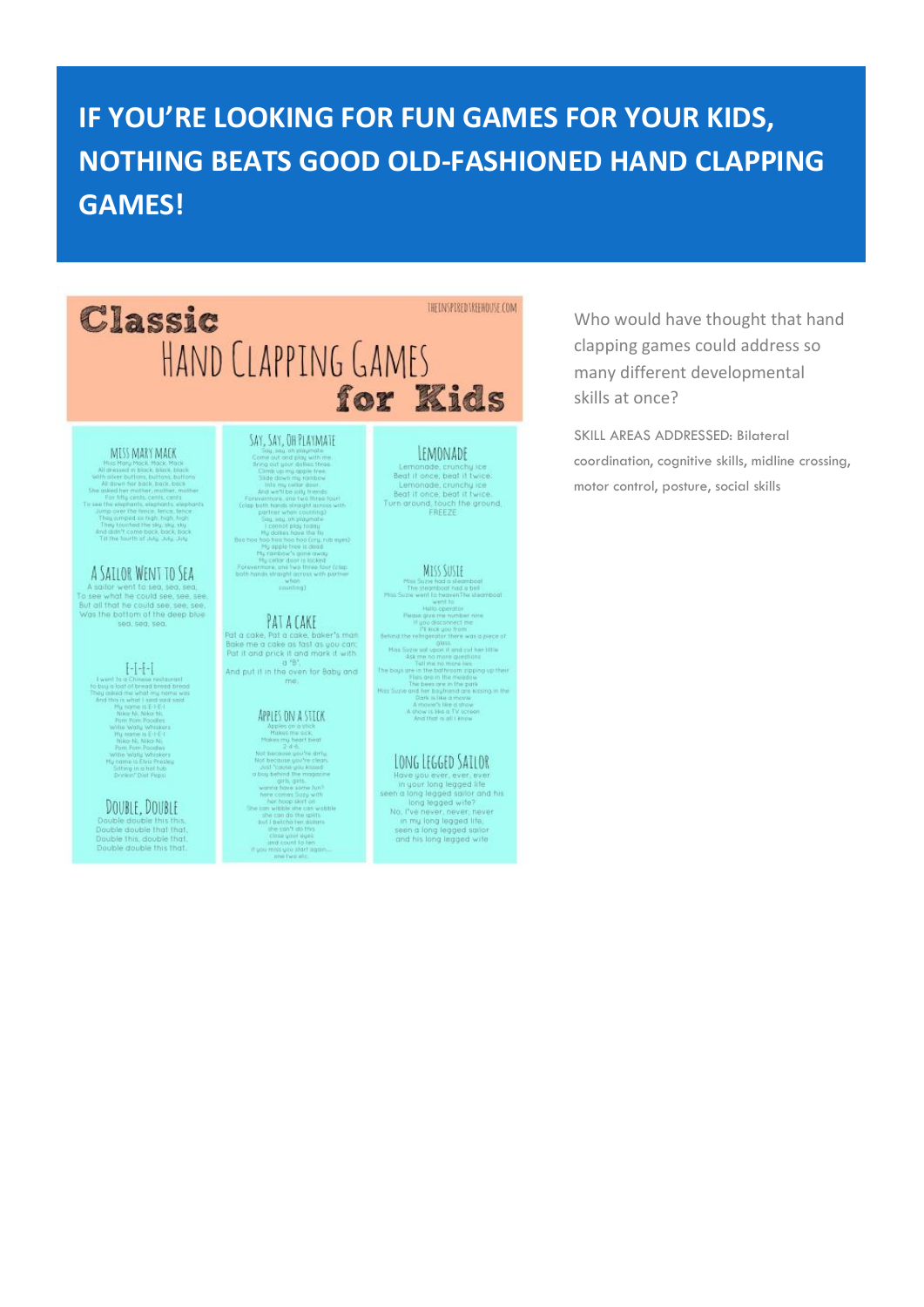This activity is great for, proprioception, sensory processing, strengthening of the lower leg and foot muscles and motor control!

#### **What to do**

Place a large sheet or towel on the floor to protect from sand overflow! Fill the bin with approximately 3" of sand. Scatter the ocean animals all over the surface of the sand.

While seated in a chair (low enough so kids' knees and hips can be at 90\*), have your sockless child use his feet to gently bury all of the figures.

Give the bin a little shake to mix things up, and now have him use his feet to find them! If you have a larger animal (we had a big whale on hand), try having him bury it with sand.



#### **What You'll Need**

- A large plastic container
- Small ocean animals
- A large sheet or towel



#### **How to change it up**

If your child has a hard time tolerating the feel of sand on his bare feet, try water with some sea foam (aka bubbles), some birdseed, or some shaving cream.

The deeper the sand, the greater the resistance will be for additional strengthening.

Have your child try to pick up the animals with their toes and place them in a separate container.

SKILL AREAS ADDRESSED – Core strength, foot/leg strength, proprioception, coordination and motor control.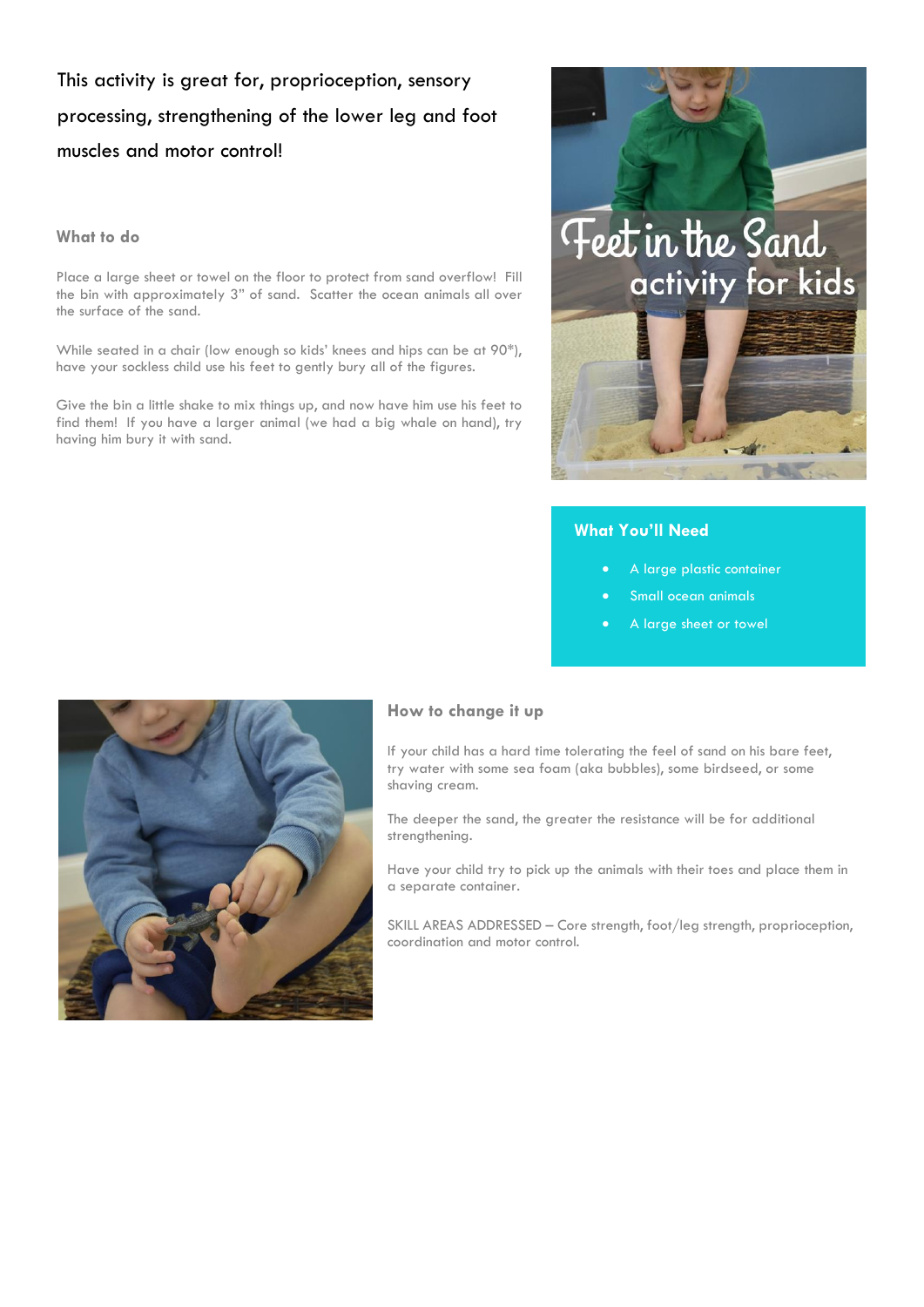

This activity is easy and great fun. Summer activities like this are not only great for hand Strengthening but also amazing for visual motor practice and that all-important core strengthening!

#### **What to do**

Have your child explore their creative side by drawing a beautiful picture on the driveway/patio with the chalk.

Next, supply them with a squeeze bottle full of water and explain that they need to use both of her hands to squeeze out the water to trace their picture. This is an awesome visual motor challenge that will help strengthen their ability to focus visually on details as they move their hands to replicate the lines of the image.

It is also a *fantastic* way to get her to engage core and strengthen all those muscles that help them to stand up straight, maintain good posture at school, and even write.

**Try it yourself….it is next to impossible to use both of your hands to squeeze water out of that bottle without engaging your core muscles!** 

#### **What You'll Need**

- A Squeezy bottle
- Chalk
- Access to water refills

Fish out your water guns and let your children practice their visual motor skills with some target shooting today. This bug game for kids is one of our many games for kids that works inside on a rainy day or outside in the sunshine!

#### **What to do**

Keep it simple with this easy bug game for kids. First, draw a variety of bugs onto a solid colored shower curtain and hang the curtain either on the far side of your shower inside the house, or outside on a solid surface.

Next, call out a bug and let your child see if he can spray that bug with his water gun!

Start close and have him move farther back for a greater challenge as he gets the hang of it. Fabulous for strengthening those little fingers and eyes!



#### **What You'll Need**

- Water gun
- Solid shower curtain or plastic sheet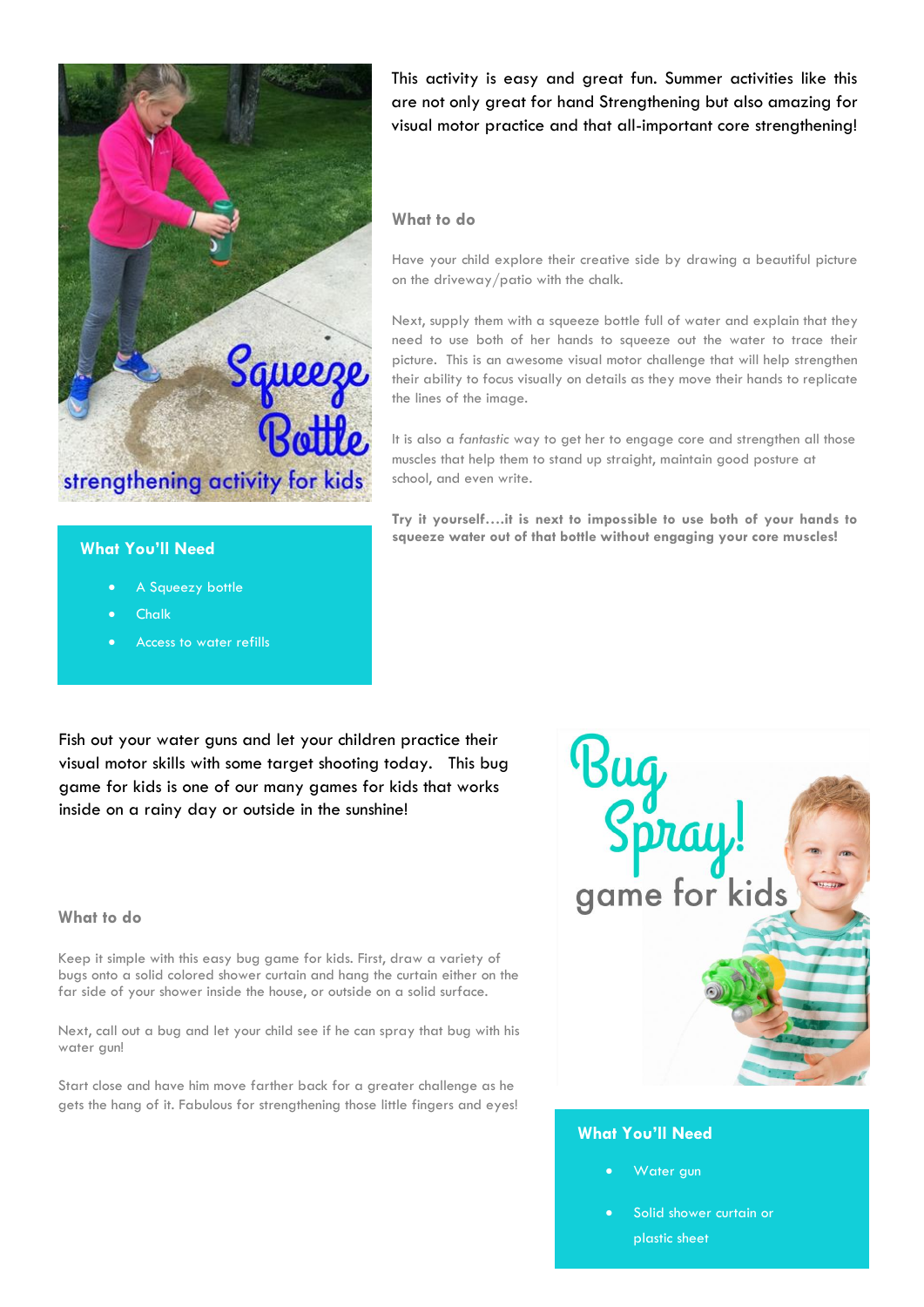

**THERE ARE MILLIONS OF WAYS TO FACILITATE THERAPY IN THE OUTDOORS, HITTING EVERY SKILL FROM BALANCE TO STRENGTH TO COORDINATION AND MORE! AND STIMULATING THE SENSES THROUGH MOVEMENT IS EASY WHEN YOU HAVE ACCESS TO SWINGS, SLIDES, AND OTHER EQUIPMENT.**

#### **Fun Ideas for Playing with Bubbles**

- 1. Pop them with different body parts. Try your toes, your elbow, and your nose!
- Some of the output of the slowly, softly,  $\frac{1}{2}$  concentrate on your breath and breath  $\frac{1}{2}$  concentrate slowly, softly, deeply. Try quick bursts of breath. This is great way to teach kids to control and think about their breath!
	- 3. Make bubble snakes! Take an empty plastic water bottle and cut off the bottom. Duct tape or rubber band and old sock over the opening. Dip the sock into bubble solution or a mixture of dish soap and water. Have kids blow into the mouth of the water bottle and create a really cool bubble snake!
	- 4. Jump to pop bubbles! Blow bubbles low to the ground for your child and see if he can jump up and pop them.
	- 5. Make your own bubble wands with the pipe cleaner and beads in the bag!